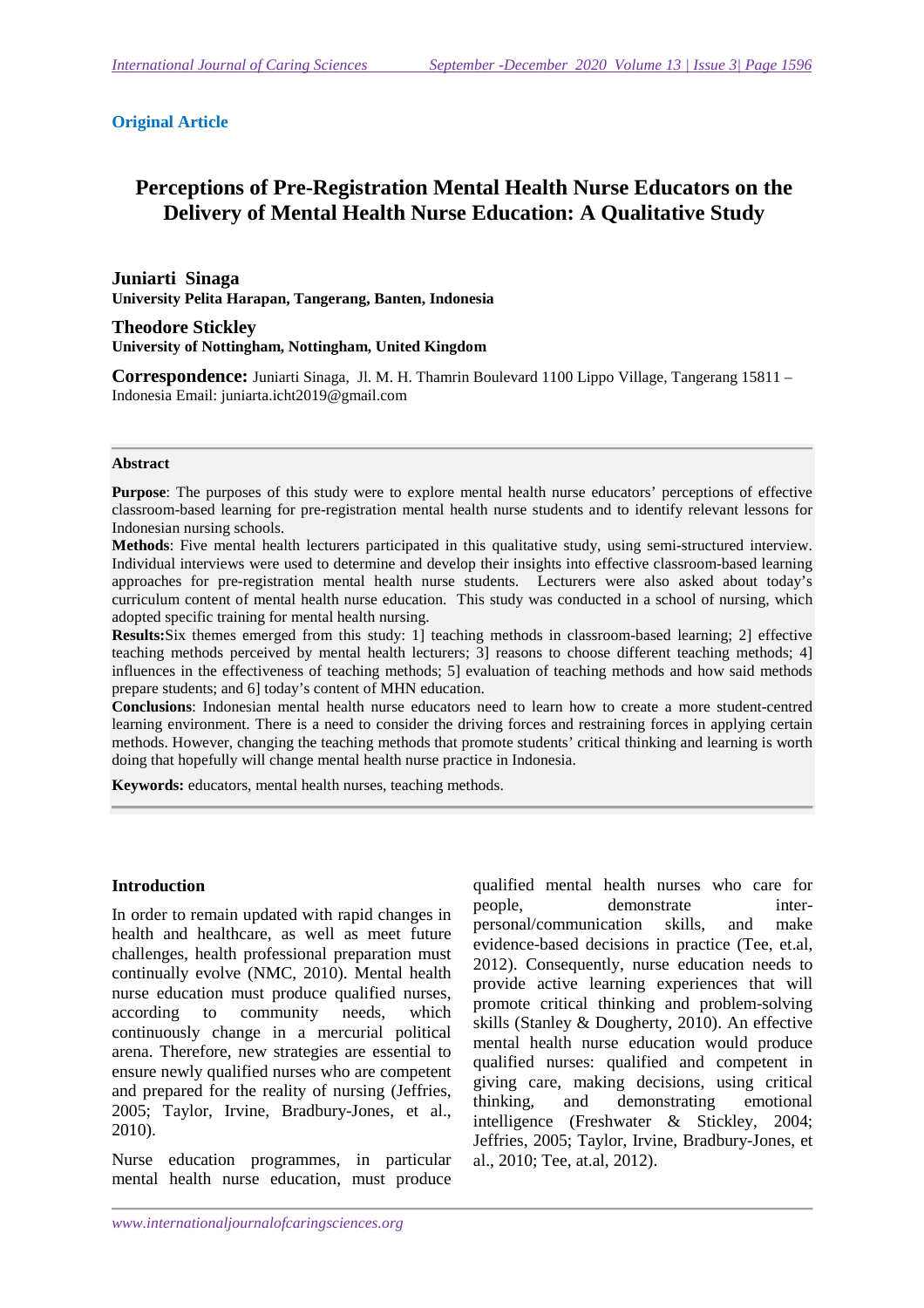The Association of Indonesian Nurse Education Centre (AINEC) established a curriculum standard for undergraduate nurse education, that requires every institution to implement a competency-based curriculum (AIPNI, 2011). Consequently, nurse educators need to incorporate student-centred approaches (Young & Maxwell, 2007). Regrettably, almost 80% of Indonesian nursing schools' current methods lean towards teacher-centred learning, such as lectures and a small amount of group discussions. Moreover, generic training for preregistration nurse education has been adopted in Indonesia. Mental health nursing is only 4% of the nursing curriculum. This situation becomes a challenge for academies to effectively teach mental health nursing within a short period of time. This study aimed to explore effective teaching methods in mental health nurse education that can be learnt in Indonesia.

### **Methods**

This study was a descriptive qualitative study conducted in mid-2012 in one school of nursing in the UK to explore the perceptions of mental health nurse educators regarding effective teaching methods in classroom-based learning. A semi-structured interview was used; it is ideal for a flexible topic that provides a loose structure of open-ended questions and helps explore experiences and attitudes (Pope, Van Royen& Baker, 2002; Whittaker & Williamson, 2011). The interviews lasted between 30-45 minutes and were digitally recorded and transcribed and were conducted in a quiet and small room designed for two to four people, free from interruptions, so that participants would feel comfortable to speak openly.

The study targeted mental health nurse educators who work in a nursing school and teach the school's pre-registration mental health curricula. The study used purposive sampling, as qualitative research's intent is an in-depth understanding of a specially selected sample to a target (Burns, Grove and Gray, 2011). The criteria used for sample selection were those mental health nurse educators who expressed interest, demonstrated insight, and agreed to participate. Five participants were recruited from a group of UK mental health nurse educators, with 5 to 22 years of experience in the role. There was no prior acquaintance between interviewer and participants that could bias or influence the study's results.

The Institutional Board Review (IBR) of the Faculty of Medicine and Health Sciences Ethics Committee, University of Nottingham approved the proposal, consent forms, and participant information sheet before the study was initiated. Participation in this study was voluntary; no participant became distressed at any time during the study.

All interview data were made anonymous and kept in a secure database, which was password restricted. Transcription was done with the help of native speakers, who then proofread the transcription. All the data were thematically analysed and coded into different themes and subthemes to obtain classroom-based teaching methods.

### **Results**

**1. Teaching methods in classroom-based learning:** All participants identified that a variation of teaching methods have been used in mental health nurse education. However, group discussion or group work is the common method used in classroom-based learning on undergraduate level usually facilitated by the lecturer.

> *…On undergraduate, it would probably be small group work... Small group teaching… (4)*

Using media, such as films or video clips, could be effective, as students seem to engage and participate more, although it is uncertain whether the knowledge remained.

> *It's the most effective as far as I can tell… especially if it triggers off or facilitates their own story that's similar… it seems to be working in the moment… but whether it sticks… I don't know… (3)*

**2. Effective teaching methods perceived by mental health lecturers:** Participants are aware that the classroom methods might help students to understand certain knowledge. However, as students have different ways of learning, it became difficult to determine whether one particular method is more effective than the other.

> *I don't think any of them are more effective than the others. (5)*

> *I think people have very different kinds of learning styles and it's difficult to…*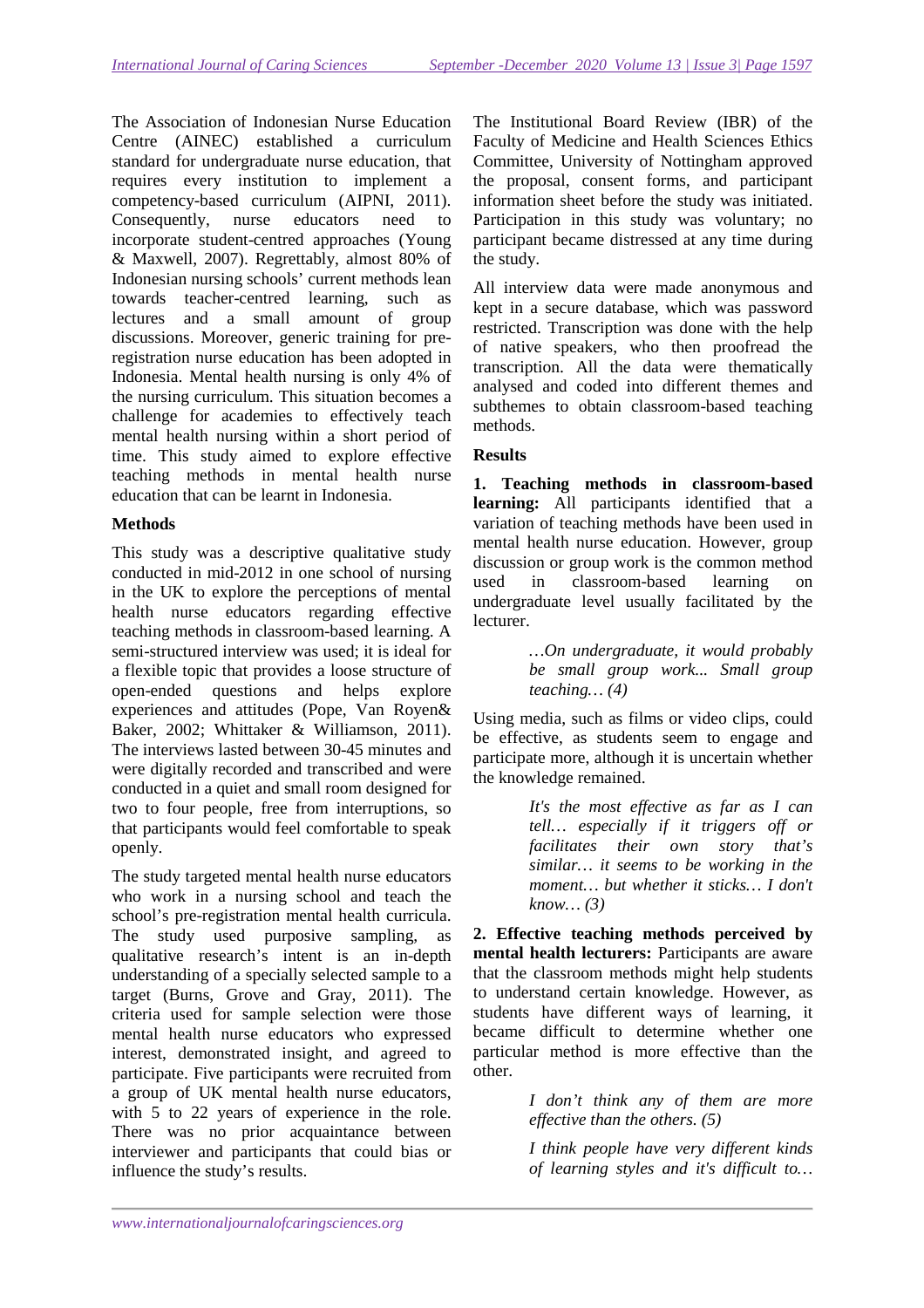*we don't know whether they understand what they are really* (being taught) … *(4)*

**3. Reasons to choose different teaching methods:** Teachers judge what teaching methods are effective, and they choose some approaches based on said judgement. The classroom size is an important influence on teaching method choice.

> *Well, it's very mixed… and that's mainly because of different size groups..*. *(1)*

Teachers choose different teaching methods to accommodate students' needs and different ways of learning.

> *I think we need to be able to use different approaches to teach…to engage students… and of course people learn in different ways as well. (5)*

Teachers choose different teaching methods as a result of different objectives.

> *I think it depends on what you are trying to achieve… to some extent, it depends on what you want to teach… (5)*

The teacher's philosophy of education also affects the methods chosen.

> *So, we need to invest in those people, give them the best possible education we can. So, that's my philosophy. Philosophy…is far more important than method. (1)*

**4. Influences on the effectiveness of teaching methods:** Teaching environment was perceived as a factor that engages students.

> *I think, what I would say is… I create an atmosphere for learning… (1)*

Lesson plans are made prior to the classroom session; however, the teachers may change the lesson as a result of their observations on how successful the lesson is.

> *I make a plan of what I'm going to teach and how I'm going to teach it… but sometimes… I'll change it half the way through… (4)*

The lecturers' ability to manage students, appear confident, and demonstrate emotional intelligence strongly influences the teaching methods' effectiveness.

> *Nurses do understand this concept that we need to be emotionally intelligent*

*with our clients. …and I think we need to model that in the classroom… (1)* 

However, a teacher should not see themselves as the ONLY experts because there are important resources within the students, as well.

> *I think it's important that you don't see yourself as the expert necessarily. (5)*

The effectiveness of a method often decreases with student familiarity. Therefore, various approaches are needed to keep students involved.

> *I think…maybe the effectiveness declines as people get used to it and desensitised to it, so maybe a variety of teaching methods is you know… (3)*

**5. Evaluation of effective teaching methods and how said methods prepare students:** There are two different methods to measure a teaching method's effectiveness: formal and informal. For formal evaluation, students submit an evaluation form at the end of every term. Students' evaluation and feedback on a teacher's classroom performance may also influence the teachers' decisions about which teaching approach is the best (Young et.al, 2007).

> *One of the things I should've mentioned… was the module evaluations and teaching evaluations, which give us some feedback on effectiveness. (2)*

*It's difficult to get into people's heads and the only objective measure you have is when you're marking their assignments, or you put them through an exam process (3)* 

Another method of knowing students' performance is feedback from nurses in practice.

> *We have practice staff on curriculum advisory groups who meet with us on a bimonthly basis to talk about the course… so we get sort of that feedback from people there… (5)*

A number of participants believe that classroom learning experiences should prepare students for the reality of nursing; the purpose is to give students skills in how to learn and apply it in their practice, not to make them specialists.

> *So, you want them to get those lifelong learning skills… (5)*

6. Contents of mental health nurse education today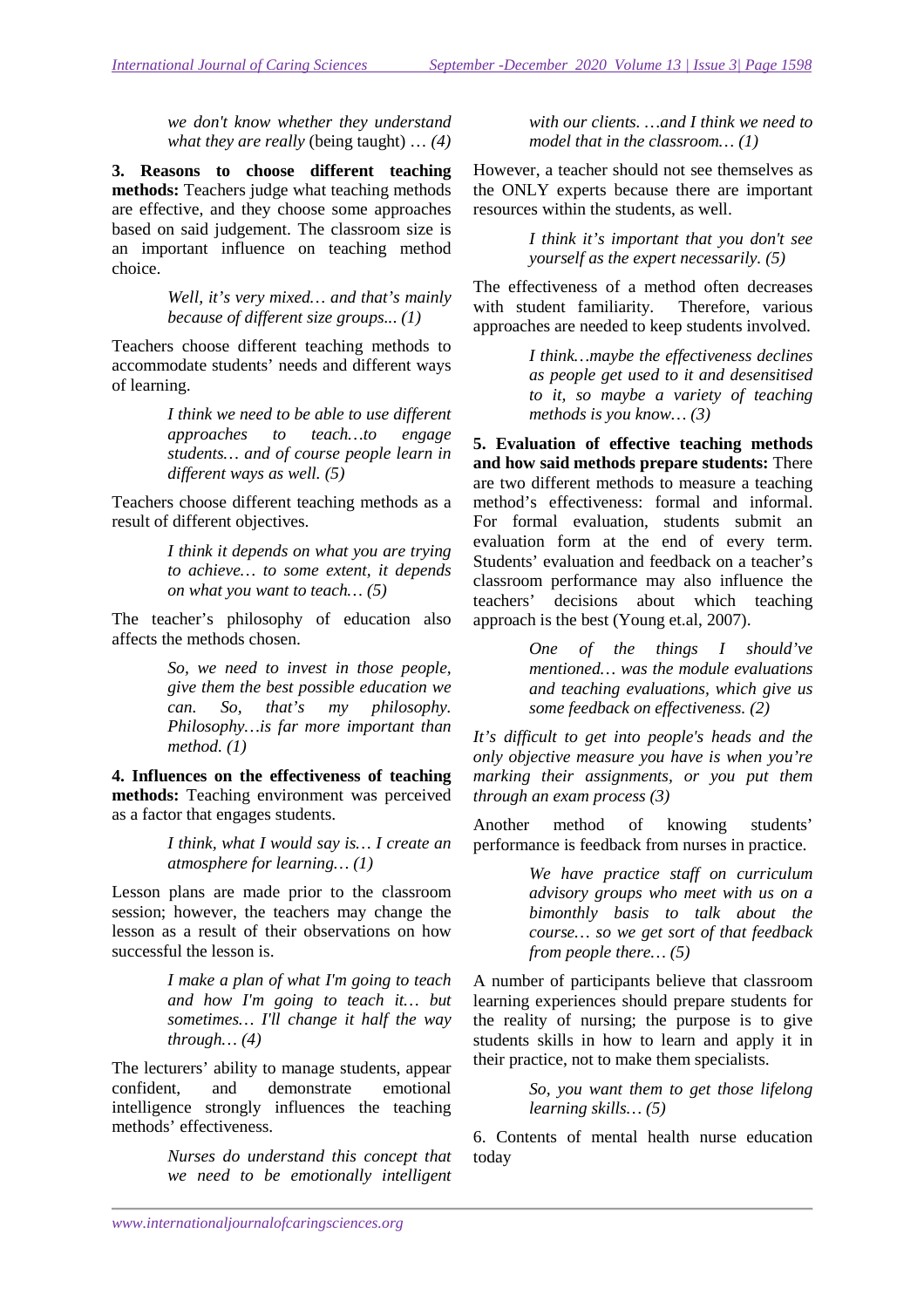Some important mental health nurse educationcontent consists of issues surrounding philosophy of recovery, ethical values, therapeutic relationships, and students' awareness of mental health issues. The participants viewed recovery philosophy as the most significant theme in mental health nurse educationtoday. McLean, Fulford & Carpenter (2012) assert that values (personal values, professional values, and people's general values) should underpin nurses' clinical practice and decision making.

> *The hot topic at the moment is recovery … and social inclusion… because principles of recovery are very humanistic, very client-centred and fits with my worldview and my philosophy of education. (1)*

Mental health nurse educationis aimed to prepare students to become better nurses that constantly and consistently improve their practice. However, students struggle with applying lessons because the lessons are too ideal for real practice, and students, in the end, do not always do as they are taught. On the contrary, the ideal conditions that are being taught as aspirational teaching could help students to think critically and hopefully improve their practice.Nonetheless, the mental health nurse educationcontent is too complex, with all aspects being of equal importance; therefore, one cannot simplify or reduce the content.

> *Well, I don't think there is a more important… They are all important.… It's too complex to put it down to what is the most important. (5)*

## **Discussion**

*Mental health nurse educationin the UK compared with Indonesia:* UK nursing education has adopted specific field of nursing practice (mental health being one of them) for preregistration programme (NMC, 2010). This follows many years of having a generic "Common Foundation Programme" followed by a shorter branch experience. Many other countries educate all nurses generically. UK student nurses, therefore, may expect a set of competency requirements based on their chosen field of practice. This system of a specific field of practice from the outset may positively affect their motivation to learn (Robinson & Griffiths, 2007). As mental health nurse educationin the UK delivers specific education for mental health nursing, it is more likely that the programme could cover students' needs in practice.

In contrast, generic training for pre-registration nurse education has been adopted in Indonesia. Mental health nursing is only 4% of the nursing curriculum. This situation becomes a challenge for academies to effectively teach mental health nursing within a short period of time. Students often cannot provide quality care for patients with mental health problems because they lack a high standard of knowledge and skills (Moxham et., al., 2011); consequently, patients often question the students' professionalism (Clarke, Byrne, Cross & Walsh, 2009). Although undergraduate courses would not necessarily make students specialists in any area of nursing, educators, however, must anticipate potential problems when graduated nurse students must meet any professional organization's standards (PPNI, 2011).

AINEC established a curriculum standard for undergraduate nurse education that required institution to implement a competency-based curriculum (AIPNI, 2011). Consequently, nurse educators need to incorporate student-centred approaches (Young &Maxwell, 2007). Regrettably, almost 80% of Indonesian nursing schools' current methods lean towards teachercentred learning, such as lectures and a small amount of group discussions. Although lectures and discussions are not necessarily ineffective (Herrman, 2011), educators, however, still need to explore methods that require students to facilitate the learning process and take responsibility for their own learning (Thorne, 2006; Johnson et.al, 2009).

*Teaching methods:* In order for effective teaching methods to happen, nurse educators should consider the learner, instructor, and system that influence the teaching/learning process (Stanley & Dougherty, 2010). Teaching strategies must improve learning and students' satisfaction (Farmer, 2010; Herrman, 2011). The most common methods used in undergraduate mental health nurse education, based on the study, are small-group work and small group discussion, where students exchange ideas and teach each other (Robb, 2012). The use of group work is considered effective for student learning and interaction (Leufer, 2007; Yazedijan& Kolkhorst, 2007). However, the educator should consider the group size and lesson objectives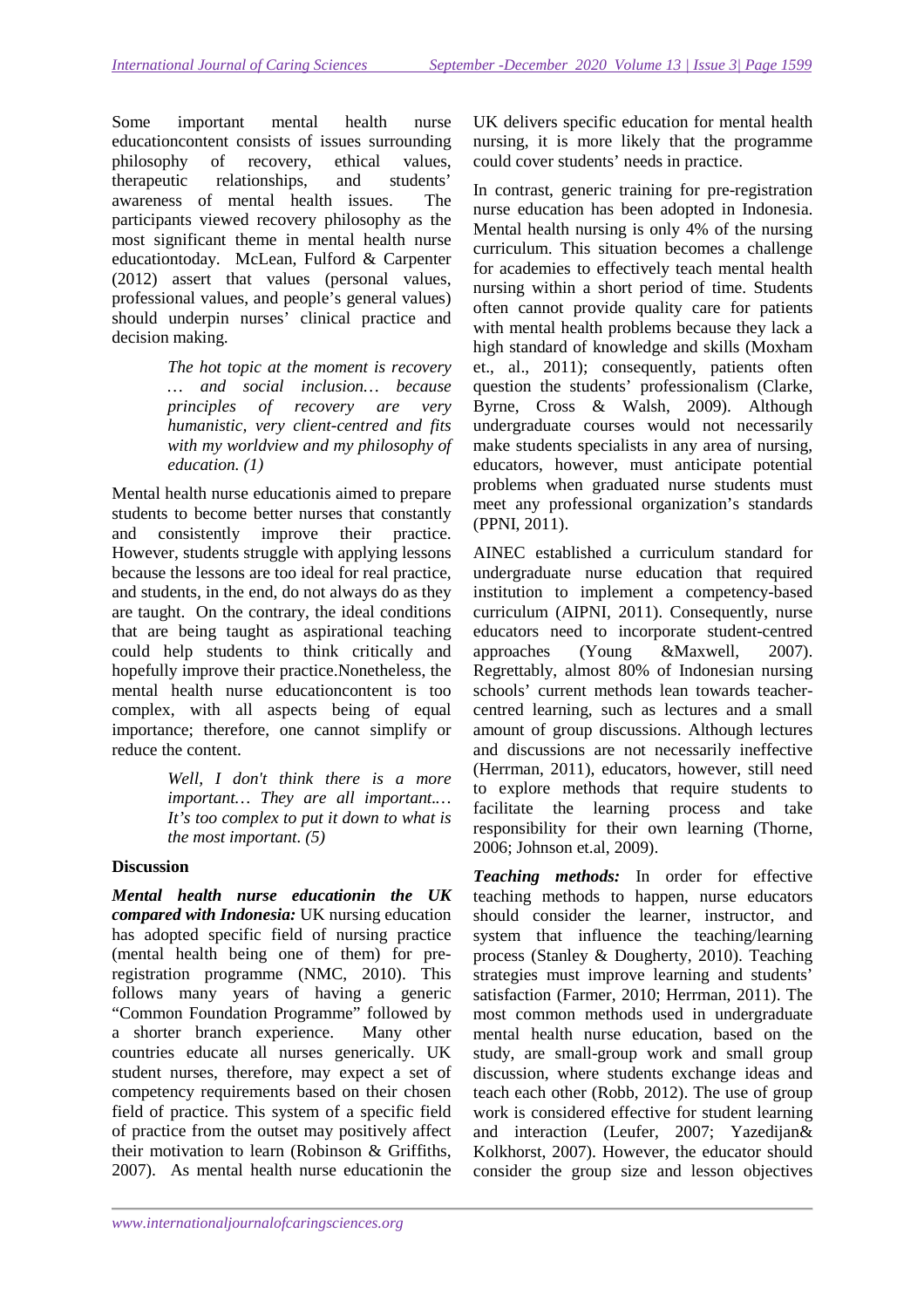when choosing a class activity (Mulryan-Kyne, 2010), as Leufer (2007) claims that there is a correlation between class sizes and the interaction level.

Regardless of teaching methods incorporated in a classroom setting, all lecturers interviewed also believed that engaging students and supporting course content with activities is important for classroom learning (Robb, 2012); they all strongly believe education is an active process, not passive (Ernst &Colthorpe, 2007). Students are more likely to attain knowledge and skills when they are invited to participate in the learning process (Young & Maxwell, 2007; Wells & Dellinger, 2011). Although all participants have used various teaching methods, this study supports the literature that states that there is there is no one method that would address the needs of every student (Candela, Dalley&Banzel-Lindley, 2006; Johnson, et.al, 2010). Similarly, Herrman (2011) indicates that students' active participation could lead to student satisfaction, which might help improve knowledge retention.

Some participants felt that creating a learning environment and engaging students in the learning process is more important than the teaching methods themselves. Therefore, a lesson plan is created prior to teaching sessions, although there is still a need for flexibility (and adaptability) in teaching (Hughes, 2005). Even though it is unclear how much flexibility is necessary, Davidovitch&Soen (2006) asserted that effective teachers should recognise situations as they happen during the learning process and they should also facilitate meaningful learning within those situations. Farmer (2010) claimed that a conducive learning environment is vital, but this need is sometimes a challenge for novice lecturers. However, novice lecturers' can reflect, evaluate their approaches, and change as needed (Young &Diekelmann, 2002; Clynes, 2009).

As teaching is a skill, it is therefore learned over time (Young &Diekelmann, 2002). Nevertheless, teacher training and experience are both considered essential for teachers. For any nurse who desires qualification, in the UK, NMC (2012) recommends 360 hours of assessed teaching activity within a year of any teacher preparation programme. In contrast, although Indonesia has laws related to teachers and lecturers, there is no specific requirement for specific teacher training, as long as they graduate

from an accredited post-graduate programme (UU Guru dan Dosen, 2005). Inexplicit regulation on teacher or lecturer training could lead to a poorer quality of teaching, which subsequently would affect the quality of graduates.

NMC (2008) has developed a standard that UK nurses must facilitate learning for a range of students. However, students' orientation of learning or their previous experience in learning will influence their approach in learning (Leufer, 2007). Participants perceive that sometimes students appear to enjoy more teacher-led approaches because it is familiar. Other literature supports this idea that traditional lecture is a teaching strategy most students have adapted (Laufer, 2009). Teachers are more likely to impede methodological changes when they themselves do not know alternative teaching approaches (Arthurs, 2007; MulryanKyne, 2010).

Many factors determine an educator's teaching method choice. This study confirmed what is recorded in the literature: teaching strategies must be appropriate to and supportive of the course's objectives (Bonner, 1999; Jeffries, 2005). As adult learners, students have their own learning needs, yet they still need teachers to help them become aware of those needs (Knowless, Holton & Swanson, 2005). Evaluation on the effectiveness of the teaching methods might be attained from students' feedback. However, Gray& Bergmann (2003) observed that over-confidence in students' rating might prevent teachers from changing their methods. Furthermore, teachers might also use their personal feelings, intuition, attendance records, student interactions, and assignment or exam scores. Using attendance records and charting exam score patterns is incredibly useful, although difficult, especially in large classes (Robb, 2012). Teaching method evaluation improves the method's effectiveness; evaluation also informs the educator if the students met the learning objectives (Young, et.al, 2007).

This study also indicates teacher's confidence and emotional intelligence (EI) are important influences on a teaching method's effectiveness. Freshwater & Stickley (2004) claimed that teachers need emotional awareness in order to make their teaching emotionally intelligent. Furthermore, teachers fail to communicate with students when teachers give little or no attention to emotional development. It is not clear though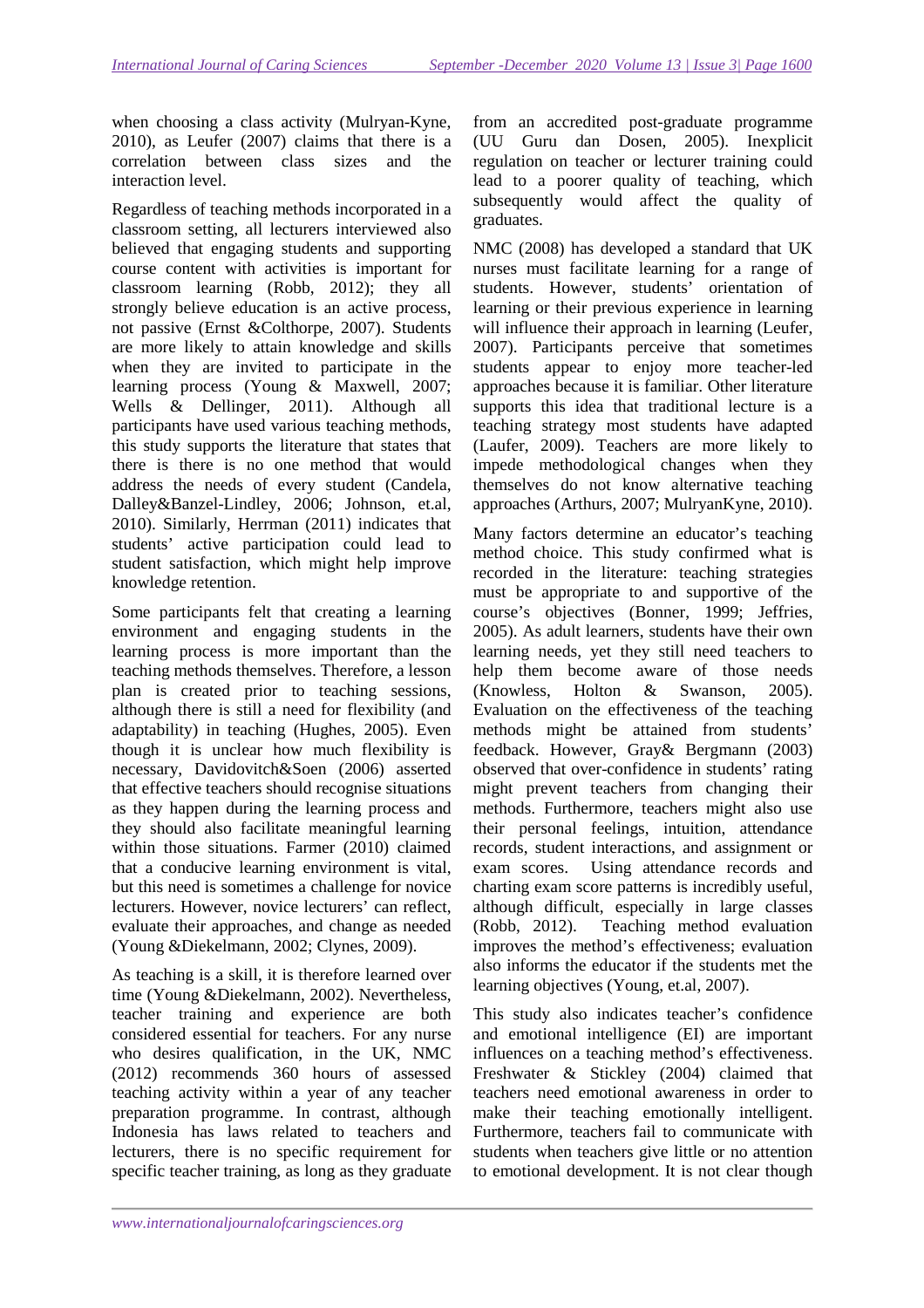whether teachers can learn EI. Unfortunately, even though EI is necessary for effective teachers, there is no evidence found suggesting that EI tests are a requirement for teacher candidates.

*Implications of the study in an Indonesia context:* The results of this study provide information that is useful for lecturers, especially for novice lecturers. Although all participants came from mental health nurse education, one can apply the findings in any course. In terms of applying the findings into Indonesian context, one needs to consider some driving forces as well as restraining forces. Active learning requires preparation and it is time consuming (Herrman, 2011). Learning environments are sometimes a barrier: limited student supports, such as access to books and journals, are another barrier in applying this study. Nonetheless, despite the challenges, student-centred approaches are worthwhile. Student-centred approaches improve students' critical thinking, problem-solving and decision-making skills, which in turn, improves their practice.

Munir, Ramos, &Hudtohan (2013) reported that Indonesian nursing schools are headed by people who are likely less exposed to new trends in nursing education. They also stated that nursing education should provide the answer to international level nursing education program that will produce competent nurses for social development and global competitiveness. Moreover, Indonesia nursing schools need to maintain conducive learning environment and still need to improve learning activities that reflect the use of student-centred learning (Rochmawati, Rahayu, & Kumara, 2014).

*Implications for further research and practice:*  There is a need for nurse educators to know which teaching methods are effective, especially for particular nursing schools which adopted generic training for pre-registration nurses. A replication of this study with more mental health lecturers across the UK would also increase the result's generalisation. Another recommendation is to directly observe how teachers conduct classroom sessions, which might enrich the possible applied results. Another possibility for future research would compare learning outcomes achieved with multiple teaching methods.

**Conclusion:** Nurse educators remain the cornerstone in the world of nursing. Various

teaching methods are available for classroombased learning. The literature shows that alternative teaching methods, which facilitate student-centred learning, might increase knowledge retention, students' satisfaction, skills performance, and also improve critical thinking (Rowles, 2005; Jeffries, 2005; Stanley & Dougherty, 2010).

Interviewing mental health nurse educators in a large university in the UK provided insight for mental health lecturers, especially novices, into a world of teaching. Six main themes emerged from this study, including effective teaching methods in classroom-based learning and the reasons teachers choose certain methods, as well as influences on teaching methods effectiveness and how to evaluate the effectiveness of teaching methods. The other theme that was emerged was the content of mental health nurse education today. This exploration highlighted the importance of active learning in mental health nurse education. The literature identifies barriers to a more student-centred learning approach, and this is largely because nurse educators have limited knowledge about student-centred approaches.

#### **References**

- Arthurs, J.B. (2007). A juggling act in the classroom: Managing different learning styles. *Teaching and Learning in Nursing.* 2(1), 2-7.
- Asosiasi Institusi Pendidikan Ners Indonesia (AIPNI). (2011). *Booklet pelatihan dan pembinaan anggota AIPNI*. Jakarta: AIPNI.
- Bonner, S.E. (1999). Choosing teaching methods based on learning objectives: An integrative framework. *Issues in Accounting Education*. 14(1), 11-39.
- Burns, N., Grove, S. K. and Gray, J. (2011). *Understanding nursing research: building an evidence-based practice*. London: Elsevier Saunders.
- Candela, L., Dalley, K., &Benzel-Lindley, J. (2006). A case for learning-centered curricula. Journal of Nursing Education. 45(2), 59-66.
- Clarke, V., Byrne, F., Cross, K., & Walsh, A. (2009). On becoming a student mental health nurse. In Clarke, V. & Walsh, A. (Eds) *Fundamentals of Mental Health Nursing* (pp. 1-23). USA: Oxford University Press.
- Clynes, M.P. (2009). A novice teacher's reflections on lecturing as a teaching strategy: Covering the content or uncovering the meaning. *Nurse Education Practice*. 9(1), 22-27.
- Davidovitch N. &Soen, D. (2006). Using students' assessment to improve instructors' quality of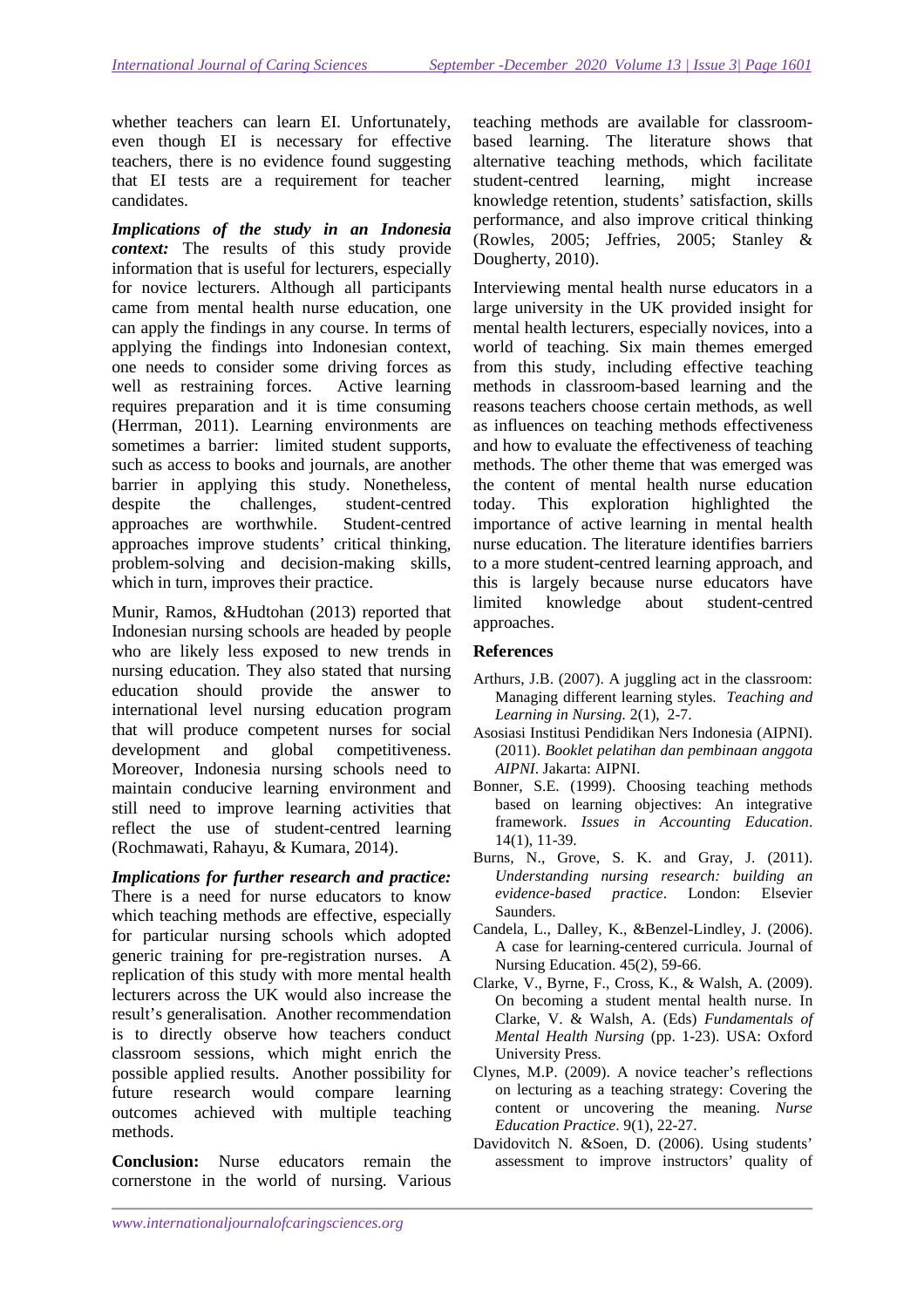teaching. *Journal of Further and Higher Education*. 30(4), 351-376.

- Ernst, H. &Colthorpe, K. (2007). The efficacy of interactive lecturing for students with diverse science backgrounds. *Advances in Physiology Education*. 31(1), 41-44.
- Farmer, E. (2010, May 17). Philosophy of education [Web log post]. Retrieved from http://elizabethfarmer.yolasite.com/reflectivepratice.php
- Freshwater, D. and Stickley, T. (2004). The heart of the art: emotional intelligence in nurse education. *Nursing Inquiry*, 11(2), 91-98. doi:10.1111/j.1440- 1800.2004.00198.x
- Gray, M. & Bergmann, B.R. (2003). Student teaching evaluations: Inaccurate, demeaning, misused. Retrieved September 9, 2012 from American Association of University Professors, http://www.aaup.org/AAUP/pubsres/academe/200 3/SO/Feat/gray.htm
- Herrman, J.W. (2011). Keeping their attention: Innovative strategies for nursing education. *The Journal of Continuing Education in Nursing*. 42(10): 449-456.
- Hughes, D.G. (2005). Teaching students in the classroom and clinical skills environment. *Nursing standards*. 19(35), 41-47.
- Jeffries, P.R. (2005). A framework for designing, implementing, and evaluating simulations used as teaching strategies in nursing. *Nursing education perspectives*. 26(2), 96-103.
- Johnson, N., List-Ivankovic, J., Eboh, W.O, Ireland, J. Adams, D., Mowatt, E. & Martindale, S. (2010). Research and evidence based practice: Using a blended approach to teaching and learning in undergraduate nurse education. *Nurse Education in Practice*. 10(1), 43-47.
- Knowles, M.S., Holton III, E.F., Swanson, R.A. (2005). *The adult learner: The definitive classic in adult education and human resource development*. 6<sup>th</sup> ed. London: Elsevier.
- McLean, C., Fulford, B., & Carpenter, D. (2012). The Philosophy and practice of mental health care: Values-based practice. In: Tee, S. Brown, J. & Carpenter, D. (Ed) *Handbook of Mental Health Nursing* (pp. 55-72). London: Hodder & Stoughton Ltd.
- Moxham, L., McCann, T., Usher, K., Farrell, G. and Crookes, P. (2011). Mental health nursing education in preregistration nursing curricula: A national report. *International Journal of Mental Health Nursing*, 20: 232-236.
- Mulryan-Kyne, C. (2010). Teaching large classes at college and university level: Challenges and opportunities. *Teaching in Higher Education*. 15(2), 175-185.
- Munir, S., Ramos, C.T., &Hudtohan, E. T. (2013). Benchmarking nursing education in Indonesia for social development and global competitiveness. *Journal of Dental and Medical Sciences*. 10 (1),

51-65

- *Nursing and Midwifery Council* (2008). Standards to support learning and assessment in practice: NMC standard for mentors, practice teachers and teachers.Retrieve September 2011, from Nursing and Midwifery Council Website, http://www.nmcuk.org/Documents/Standards/nmcStandardsToSup portLearningAndAssessmentInPractice.pdf
- *Nursing and Midwifery Council* (2010). Standards for pre-registration for nursing education. Retrieved January 7, 2012, from Nursing and Midwifery Council Website, http://standards.nmcuk.org/Pages/Downloads.aspx.
- *Nursing and Midwifery Council* (2012). Teaching qualification. Retrieved Accessed September 7, 2012, from Nursing and Midwifery Council Website. http://www.nmcuk.org/Educators/Standards-foreducation/Standards-to-support-learning-andassessment-in-practice/Standards-to-support-

learning-and-assessment-in-practice-settings-SLAiP/Teacher-qualifications/.

- Pope, C., van Royen, P. and Baker, R. (2002). Qualitative methods in research on healthcare quality. *Quality and Safety in Health Care*. 11(2), 148-152.
- PPNI (2011). *Kegiatan Health Profession Education Quality (HPEQ)*. Jakarta:PPNI
- Robb, M.K. (2012). Managing a large class environment: Simple strategies for new nurse educators. *Teaching and Learning in Nursing*. 7(2), 47-50.
- Robinson, S., & Griffiths, R. (2007). *Approaches to specialist training at pre-registration level: An International comparison*. King's College, London: National Nursing Research Unit. Retrieved from  $\sim$ https://www.kcl.ac.uk/nursing/research/nnru/publi cations/reports/specialisttraining.pdf
- Rochmawati, E., Rahayu, G.R., & Kumara, A. (2014). Educational environment and approaches to learning of undergraduate nursing students in an Indonesian school of nursing. *Nurse Education in Practice*. 14 (6), 729-733
- Rowles, C.J (2005). Strategies to promote critical thinking and active learning. In: Billings, D.M. & Halstead, J.A. (2nd ed) *Teaching in nursing: A guide for faculty* (pp. 283-316). St.Louis: Elsevier Saunders.
- Stanley, M.C & Dougherty, J.P. (2010). A paradigm shift in nursing education: A new model. *Nursing Education Perspectives.* 31(6), 378-380.
- Taylor, J., Irvine, F., Bradbury-Jones, C. and McKenna, H. (2010). On the precipice of great things: The current state of UK nurse education. *Nurse Education Today*. 30(3), 239-244.
- Tee, S., Brown, J., Carpenter, D., Coldham, T. Davies, L., & Faulkner, A. (2012). The Philosophy and practice of mental health care: Introduction. In: Tee, S. Brown, J. & Carpenter, D. (Ed)